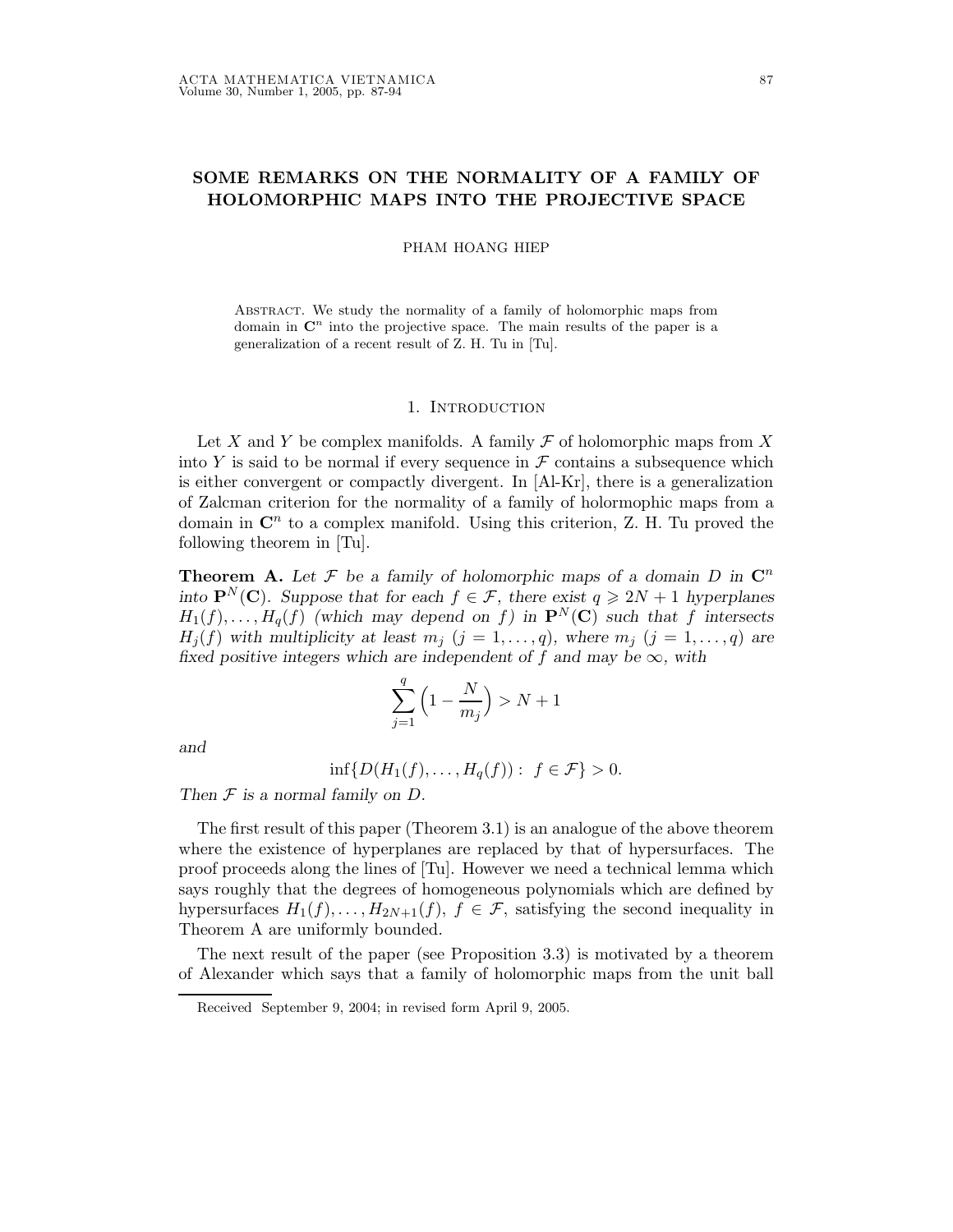in  $\mathbb{C}^n$  to  $\mathbb{C}$  is normal if and only if the restriction of it to every complex line through 0 is normal. Namely we prove that a family  $\mathcal F$  of holomorphic maps of unit ball  $\mathbf{B}_n$  in  $\mathbf{C}^n$  into  $\mathbf{P}^N(\mathbf{C})$  is uniformly Montel at  $0 \in \mathbf{B}_n$  if and only if  $\mathcal{F}|_l$ is uniformly Montel at  $0 \in l \cap \mathbf{B}_n$  for all complex lines through the origin. We conclude the paper by giving a slight generalization of Theorem A on a sufficient condition for the normality of a family of holomorphic maps into  $\mathbf{P}^{N}(\mathbf{C})$ .

# 2. Preliminaries

In this section we first recall some concepts that will be used throughout the paper.

**Definition 2.1.** Let X and Y be complex manifolds. By  $Hol(X, Y)$  we denote the space of holomorphic maps from  $X$  to  $Y$  equipped with the compactopen topology. A family  $\mathcal{F} \subset Hol(X, Y)$  is called normal if every sequence in  $F$  contains a subsequence which either is convergent or compactly divergent in  $Hol(X, Y)$ .

We recall that a sequence  $\{f_i\} \subset Hol(X, Y)$  is said to be compactly divergent if for every compact  $K \subset X$  and  $L \subset Y$  there exists j<sub>0</sub> such that  $f_i(K) \cap L = \emptyset$ for  $j > j_0$ .

We need the following theorem which is a special case of a result due to Alardo-Krantz (see [Al-Kr]).

**Theorem 2.2.** Let  $\mathcal F$  be a family of holomorphic maps of a domain  $D$  in  $\mathbb C^n$ into  $\mathbf{P}^{N}(\mathbf{C})$ . Then the family F is not normal if only if there exist  $\{f_i\} \subset \mathcal{F}$ ,  ${p_j\}\subset D, \{r_j\}\subset (0,\infty), \{u_j\}\subset \mathbb{C}^n$  with  $p_j\to p_0\in D, r_j\to 0, ||u_j||=1$ , such that the sequence of holomorphic maps  $g_j(z) = f_j(p_j + r_ju_jz) : \Delta_{\sigma_j} \to \mathbf{P}^N(\mathbf{C})$ converges uniformly on compact subsets of  $C$  to a nonconstant holomorphic  $g$ :  $\mathbf{C} \to \mathbf{P}^N(\mathbf{C})$  where  $\sigma_j \to \infty$ ,  $\Delta_{\sigma} = \{z \in \mathbf{C} : |z| < \sigma\}.$ 

Next, we introduce some notations. If  $Q_1, \ldots, Q_{N+1}$  are homogeneous polynomial on  $\mathbf{C}^{N+1}$  then we set

$$
D(Q_1, \ldots, Q_{N+1}) = \inf \{ |Q_1(z)|^2 + \ldots + |Q_{N+1}(z)|^2 : ||z|| = 1 \}
$$

If  $H_1, \ldots, H_q$  are hypersurfaces in  $\mathbf{P}^N(\mathbf{C})$   $(q \geq N+1)$  then we let

$$
D(H_1,\ldots,H_q)=\prod D(H_{i_1},\ldots,H_{i_{N+1}}),
$$

where the product is taken over all  $\{i_1, \ldots, i_{N+1}\}$  with  $1 \leq i_1 < \cdots < i_{N+1} \leq q$ and

$$
D(H_{i_1},...,H_{i_{N+1}}) =
$$
  
= sup{ $D(Q_1,...,Q_{N+1})$ :  $Q_j$  is defined by  $H_{i_j}$  for  $j = 1,..., N + 1$  }.

Here we say that a polynomial

$$
Q(z) = \sum_{|\alpha| = d} a_{\alpha} z^{\alpha}
$$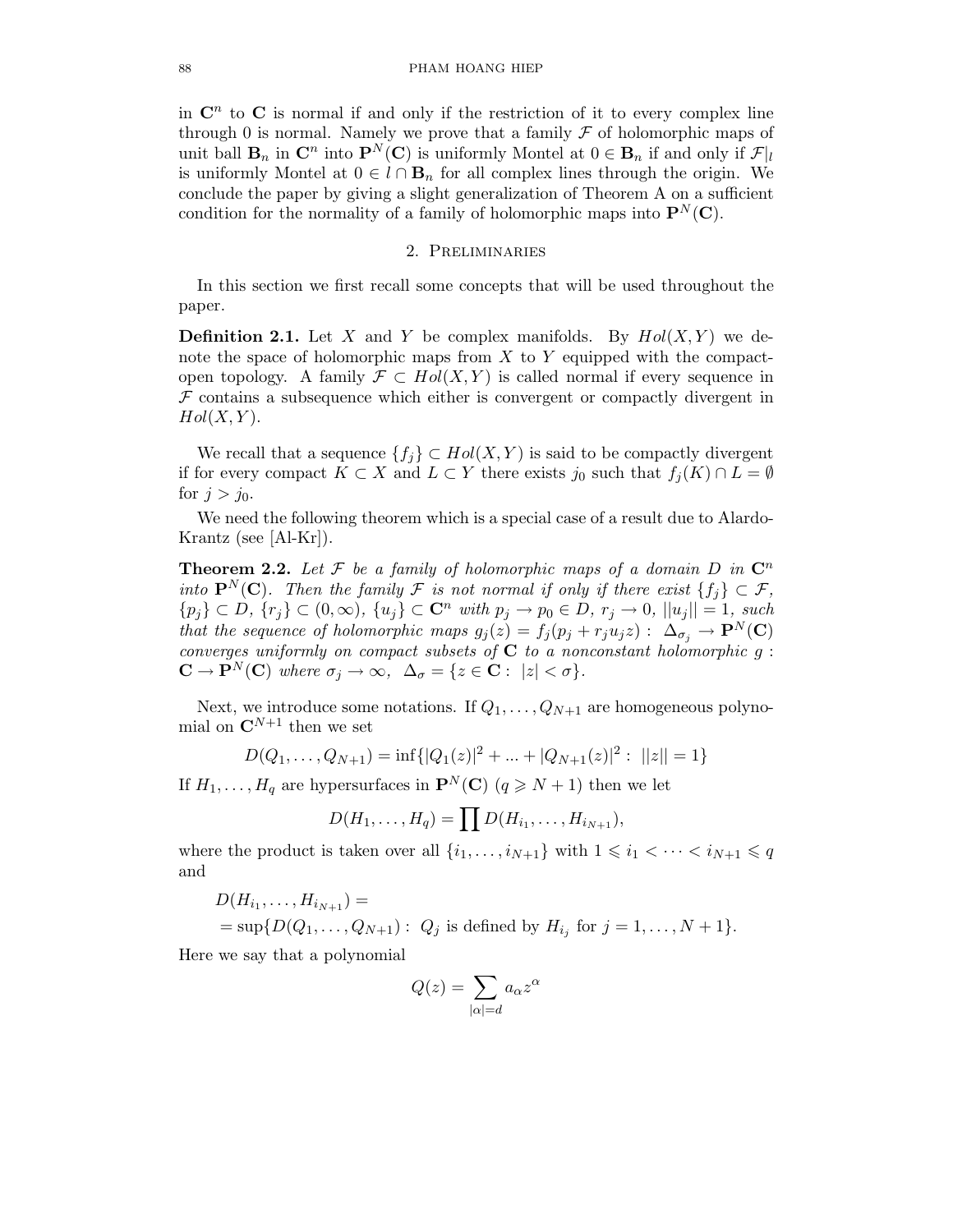is defined by a hypersurface H in  $\mathbf{P}^{N}(\mathbf{C})$  if Q is a homogeneous polynomial of smallest degree d on  $\mathbf{C}^{N+1}$  satisfying

$$
H = \{(z_0 : \dots : z_N) \in \mathbf{P}^N(\mathbf{C}) : \ Q(z_0, \dots, z_N) = 0\}
$$

and

$$
\sum_{|\alpha|=d} |a_{\alpha}|^2 = 1.
$$

We have the following simple remark: If  $H_1, \ldots, H_q$   $(q \geq N+1)$  are hypersurfaces in  $\mathbf{P}^{N}(\mathbf{C})$ , then  $D(H_1, \ldots, H_q) > 0$  if and only if  $H_{i_1} \cap \cdots \cap H_{i_{N+1}} = \emptyset$  for all  $1 \leq i_1 < \cdots < i_{N+1} \leq q$ .

Finally we recall the concept of uniformly Montel in [Tu].

**Definition 2.3.** Let  $\mathcal F$  be a family of holomorphic mappings of a domain  $D$  in  $\mathbb{C}^n$  into  $\mathbb{P}^N(\mathbb{C})$ . F is said to be uniformly Montel on D if for any  $f \in \mathcal{F}$ , there exist  $2N + 1$  hypersurfaces  $H_1(f), \ldots, H_{2N+1}(f)$  in  $\mathbf{P}^N(\mathbf{C})$  such that

 $f(D) \cap H_i(f) = \emptyset \ \forall \ i = 1, \ldots, 2N + 1$ 

and

$$
\inf \{ D(H_1(f), \ldots, H_{2N+1}(f) : f \in \mathcal{F} \} > 0.
$$

F is said to be uniformly Montel at a point  $z_0 \in D$  if F is uniformly Montel on some neighbourhood of  $z_0$  in D.

## 3. Results

The main result of the note is a generalization of Theorem A. More precisely, we have

**Theorem 3.1.** Let  $\mathcal F$  be a family of holomorphic maps of a domain D in  $\mathbb C^n$ into  $\mathbf{P}^{N}(\mathbf{C})$ . Suppose that for each  $f \in \mathcal{F}$ , there exist  $2N + 1$  hypersurfaces  $H_1(f), \ldots, H_{2N+1}(f)$  in  $\mathbf{P}^N(\mathbf{C})$  such that (a)  $f(D) \cap H_i(f) = \emptyset$  or  $f(D) \subset H_i(f) \ \forall \ i = 1, ..., 2N + 1$ . (b)  $\inf \{D(H_1(f), \ldots, H_{2N+1}(f)) : f \in \mathcal{F}\} > 0.$ Then  $F$  is a normal family on  $D$ .

We need the following lemma which is of independent interest

**Lemma 3.2.** For each  $\delta > 0$ , there exists  $M(\delta) > 0$  such that

 $\max\{\deg Q_1,\ldots,\deg Q_q\}$  <  $M(\delta)$ 

for all homogeneous polynomials  $Q_1, \ldots, Q_q$   $(q \geq n)$  on  $\mathbb{C}^n$  with

$$
D(Q_1,\ldots,Q_q) > \delta.
$$

*Proof.* Given an arbitrary normalized homogeneous polynomial on  $\mathbb{C}^n$ 

$$
Q(z) = \sum_{|\alpha|=d} a_{\alpha} z^{\alpha}
$$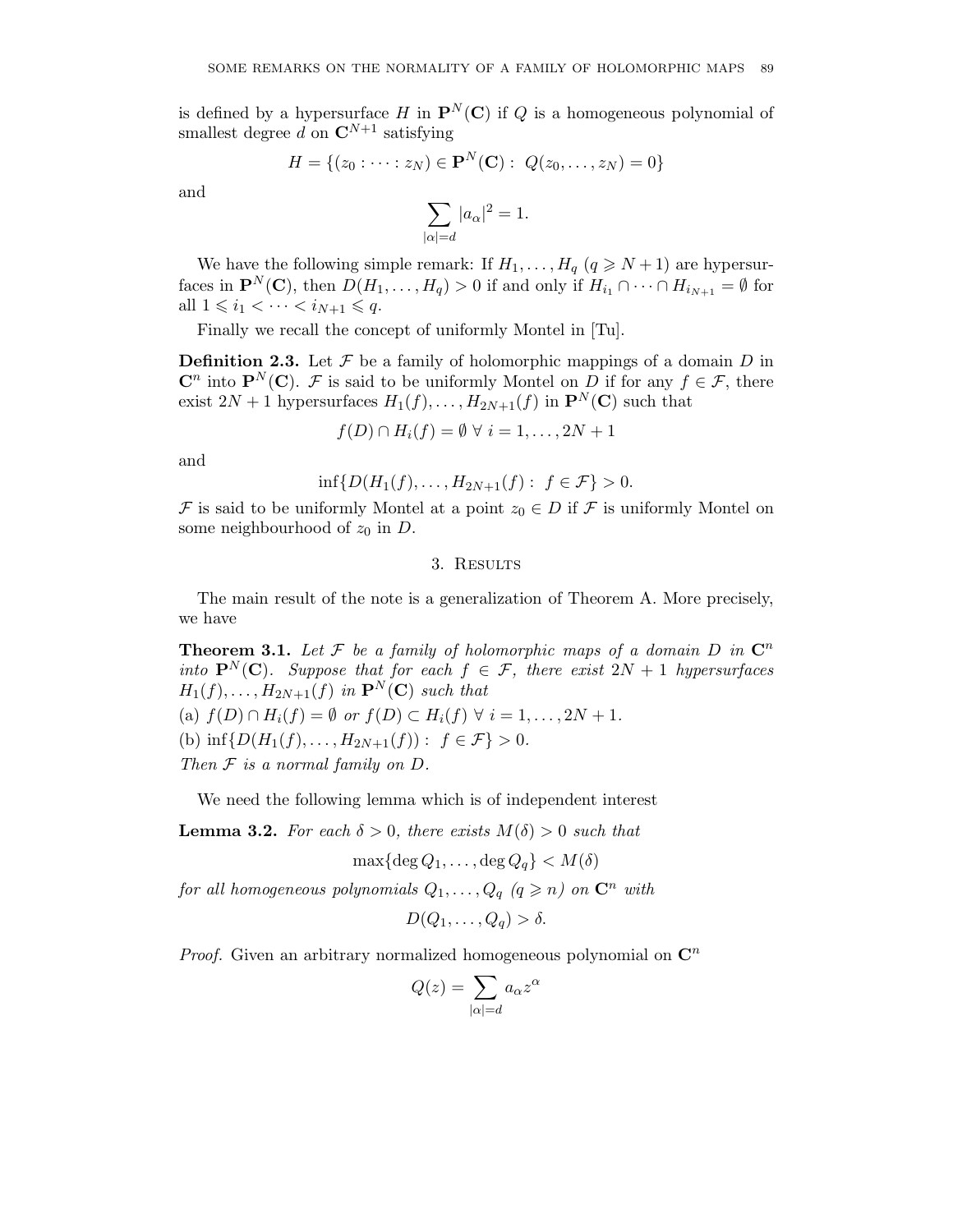with

$$
\sum_{|\alpha|=d}|a_\alpha|^2=1.
$$

Then by writing  $\alpha = (\alpha_1, \ldots, \alpha_n), z = (z_1, \ldots, z_n)$ , we have

$$
(1) \qquad |Q(z)|^2 \leqslant \Big(\sum_{|\alpha|=d} |a_{\alpha}|^2\Big) \Big(\sum_{|\alpha|=d} |z_1|^{2\alpha_1} \cdots |z_n|^{2\alpha_n}\Big) \leqslant \Big(\sum_{|\alpha|=d} |a_{\alpha}|^2\Big) ||z||^{2d}.
$$

Hence  $|Q(z)| \leq 1$  for  $||z|| = 1$ . From (1) we also have

(2)  
\n
$$
|Q(z)|^2 \leqslant \left(\sum_{|\alpha|=d} |a_{\alpha}|^2\right) \left(\sum_{|\alpha|=d} |z_1|^{2\alpha_1} \cdots |z_n|^{2\alpha_n}\right)
$$
\n
$$
\leqslant \sum_{|\alpha|=d} |z_1|^{2\alpha_1} \cdots |z_n|^{2\alpha_n} < (d+1)^n r^{2d}
$$

for  $|z_k| < r$ ,  $k = 1, ..., n$ .

Let  $Q_1, \ldots, Q_n$  be arbitrary normalized homogeneous polynomials on  $\mathbb{C}^n$  such that  $D(Q_1,\ldots,Q_n) > 0$ . Then we can find  $z^0 \in \mathbb{C}^n$ ,  $||z^0|| = 1$ , such that  $Q_i(z^0) = 0$  for  $i = 2, ..., n$ . This yields that

(3) 
$$
D(Q_1, ..., Q_n) \leq |Q_1(z^0)|^2 \leq 1.
$$

By (3), without loss of generality we may assume  $q = n$  and  $\deg Q_1 \leq \cdots \leq$  $\deg Q_n$ . Suppose that the lemma is not true. Then there exist homogeneous normalized polynomials  $Q_1^j$  $i_1, \ldots, Q_n^j$  such that

$$
\inf \{ D(Q_1^j, \dots, Q_n^j) : j = 1, 2, \dots \} > \delta > 0,
$$
  

$$
\deg Q_i^j = d_i \quad \forall \ i = 1, \dots, k,
$$
  

$$
\deg Q_i^j = d_i^j \to \infty \text{ as } j \to \infty \ \forall \ i = k+1, \dots, n,
$$

where  $0 \leq k \leq n-1$ . Since  $\deg Q_i^j = d_i$  for  $i = 1, ..., k$  and  $j \geq 1$ , without loss of generality we may assume that  $\{Q_i^j\}$  $\{j\}_{j\geqslant 1}$  converges uniformly on compact subsets of  $\mathbb{C}^n$  to a normalized homogeneous polynomial  $Q_i$  for  $i = 1, \ldots, k$ . Let  $z^0$  with  $||z^0|| = 1$  such that  $Q_i(z^0) = 0$  for  $i = 1, ..., k$ . For each  $j \geq 1$ , take  $z^j = (z_1^j)$  $|j_1, ..., z_n^j|$  with  $||z^j|| = 1$  such that  $z^j \to z^0$  and  $|z_s^j| < 1$  for  $s = 1, ..., n$ . Let  $\varepsilon > 0$  be arbitrary. Since  $Q_i^j \to Q_i$  uniformly on compact subsets of  $\mathbb{C}^n$  and  $z^j \to z^0$ , there exists  $j_0$  such that

$$
\sum_{i=1}^k |Q_i^j(z^{j_0})| < \varepsilon \quad \forall \ j \geq j_0.
$$

By  $(2)$ , we have

$$
\sum_{i=k+1}^{n} |Q_i^j(z^{j_0})|^2 < \sum_{i=k+1}^{n} (d_i^j + 1)^n r^{d_i^j} < \varepsilon \quad \forall \ j \geq j_1 \geq j_0
$$

 $\sup_{i=1,\dots,n} |z_i|$ . Hence  $\lim_{j\to\infty} D(Q_1^j)$  $j_1, \ldots, Q_n^j$  = 0. This is impossible.  $\Box$ where  $r = \sup$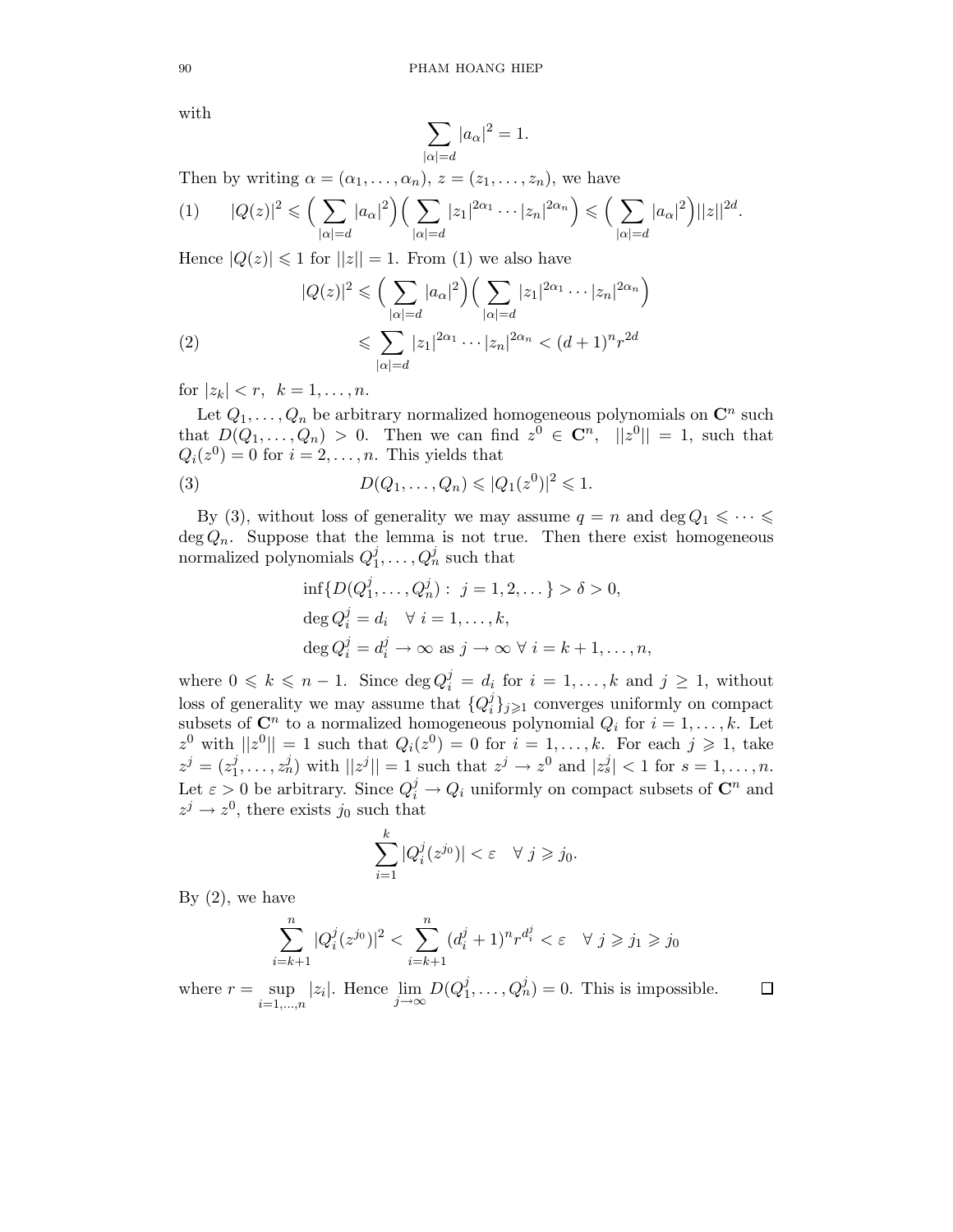*Proof of Theorem 3.1.* Suppose that the family  $\mathcal F$  is not normal. By [Al-Kr] there exist  $\{f_i\} \subset \mathcal{F}, \{p_i\} \subset D, \{r_i\} \subset (0,\infty), \{u_j\} \subset \mathbb{C}^n$  with  $p_j \to p_0 \in D, r_j \to 0$ ,  $||u_j|| = 1$  such that the sequence of holomorphic maps  $g_j(z) = f_j(p_j + r_j u_j z)$ :  $\Delta_{\sigma_i} \to \mathbf{P}^N(\mathbf{C})$  converges uniformly on compact subsets of C to a nonconstant holomorphic  $g : \mathbf{C} \to \mathbf{P}^N(\mathbf{C})$  where  $\sigma_j \to \infty$ ,  $\Delta_{\sigma} = \{z \in \mathbf{C} : |z| < \sigma\}.$ By condition (a) for each  $f_j$ , there exist  $2N+1$  hypersurfaces  $H_1^j$  $i_1^j, \ldots, H_{2N+1}^j$  in  ${\bf P}^N({\bf C})$  such that

$$
f_j(D) \cap H_i^j = \emptyset \text{ or } f_j(D) \subset H_i^j \text{ for } i = 1, ..., 2N + 1,
$$
  
inf{ $D(H_1^j, ..., H_{2N+1}^j)$ :  $j = 1, 2, ...$ } > t > 0.

By passing to a subsequence we may assume that  $f_j(D) \cap H_i^j = \emptyset$  for  $i = 1, ..., k$ and  $f_j(D) \subset H_i^j$  $i_i^j$  for  $i = k + 1, ..., 2N + 1$   $(0 \le k \le 2N + 1)$ . Let  $Q_1^j$ and  $f_j(D) \subset H_i^j$  for  $i = k + 1, ..., 2N + 1$   $(0 \le k \le 2N + 1)$ . Let  $Q_1^j, ..., Q_{2N+1}^j$ <br>be  $2N+1$  homogeneous polynomials on  $\mathbb{C}^{N+1}$  which define  $2N+1$  hypersurfaces  $H_1^j$  $i_1^j, \ldots, H_{2N+1}^j$  in  $\mathbf{P}^N(\mathbf{C})$  such that

$$
\inf\{D(Q_1^j,\ldots,Q_{2N+1}^j): j=1,2,\ldots\} > t > 0.
$$

By Lemma 3.2

$$
\sup\{\deg Q_i^j: i = 1, \dots, 2N + 1; j = 1, 2, \dots\} < +\infty.
$$

Passing to a subsequence we may assume that  $\{Q_i^j\}$  $\{G_i\}_{j\geqslant 1}$  converges uniformly on compact subsets of  $\mathbb{C}^{N+1}$  to a normalized homogeneous polynomial  $Q_i$  for  $i =$  $1, \ldots, 2N+1$ . Let  $H_1, \ldots, H_{2N+1}$  be  $2N+1$  hypersurfaces in  $\mathbf{P}^N(\mathbf{C})$  which are defined by  $2N + 1$  homogeneous polynomials  $Q_1, \ldots, Q_{2N+1}$  on  $\mathbb{C}^{N+1}$ . We have

$$
D(Q_1, ..., Q_{2N+1}) = \lim_{j \to \infty} D(Q_1^j, ..., Q_{2N+1}^j) > t > 0.
$$

Thus  $D(H_1, ..., H_{2N+1}) > 0$ , hence  $H_1 \cap ... \cap H_{2N+1} = \emptyset$ .

Next, we claim that  $g(\mathbf{C}) \subset H_i$  or  $g(\mathbf{C}) \cap H_i = \emptyset$  for  $1 \leq i \leq k$ . Otherwise there exist  $1 \leq i_0 \leq k$  and  $a \in g^{-1}(H_{i_0})$ . Take  $\delta > 0$  such that  $g_j = (g_0^j)$  $g_0^j : \cdots : g_N^j$  $_N^j),$  $g=(g_0:\cdots:g_N) \text{ and } \{g_i^j\}$  $\mathcal{L}_i^j$ } converges uniformly on  $\Delta(a, \delta) = \{z \in \mathbf{C} : |z - a| < \delta\}$ to  $g_i$  as  $j \to \infty$  for  $i = 0, \ldots, N$ . From the relation  $g(\mathbf{C}) \not\subset H_i$ , it follows that  $g(\Delta(a, \delta)) \not\subset H_i$ . By Hurwitz's theorem, we have  $g_j(\Delta(a, \delta)) \cap H_i^j$  $i \neq \emptyset$ , hence  $f_j(D) \cap H_i^j$  $i \neq \emptyset$  for j sufficiently large. This proves the claim.

Obviously, we have  $g(\mathbf{C}) \subset H_i$  for  $i = k + 1, ..., 2N + 1$ . Hence there exists a subset  $I \subset \{1, \ldots, 2N+1\}$  such that

$$
g(\mathbf{C}) \subset \Big(\bigcap_{i\in I} H_i\Big) \setminus \Big(\bigcup_{i\notin I} H_i\Big).
$$

By [No-Wi, Corollary 1.4(ii)],  $\left(\bigcap$  $\ket{H_i} \backslash \Big( \ \bigcup$  $H_i$ ) is hyperbolic. Hence g is coni∈I  $i \notin I$  $\Box$ stant. This is a contradiction.

**Proposition 3.3.** Let  $\mathcal F$  be a family of holomorphic maps of the unit ball  $\mathbf{B}_n$  in  $\mathbf{C}^n$  into  $\mathbf{P}^N(\mathbf{C})$ . Then the following are equivalent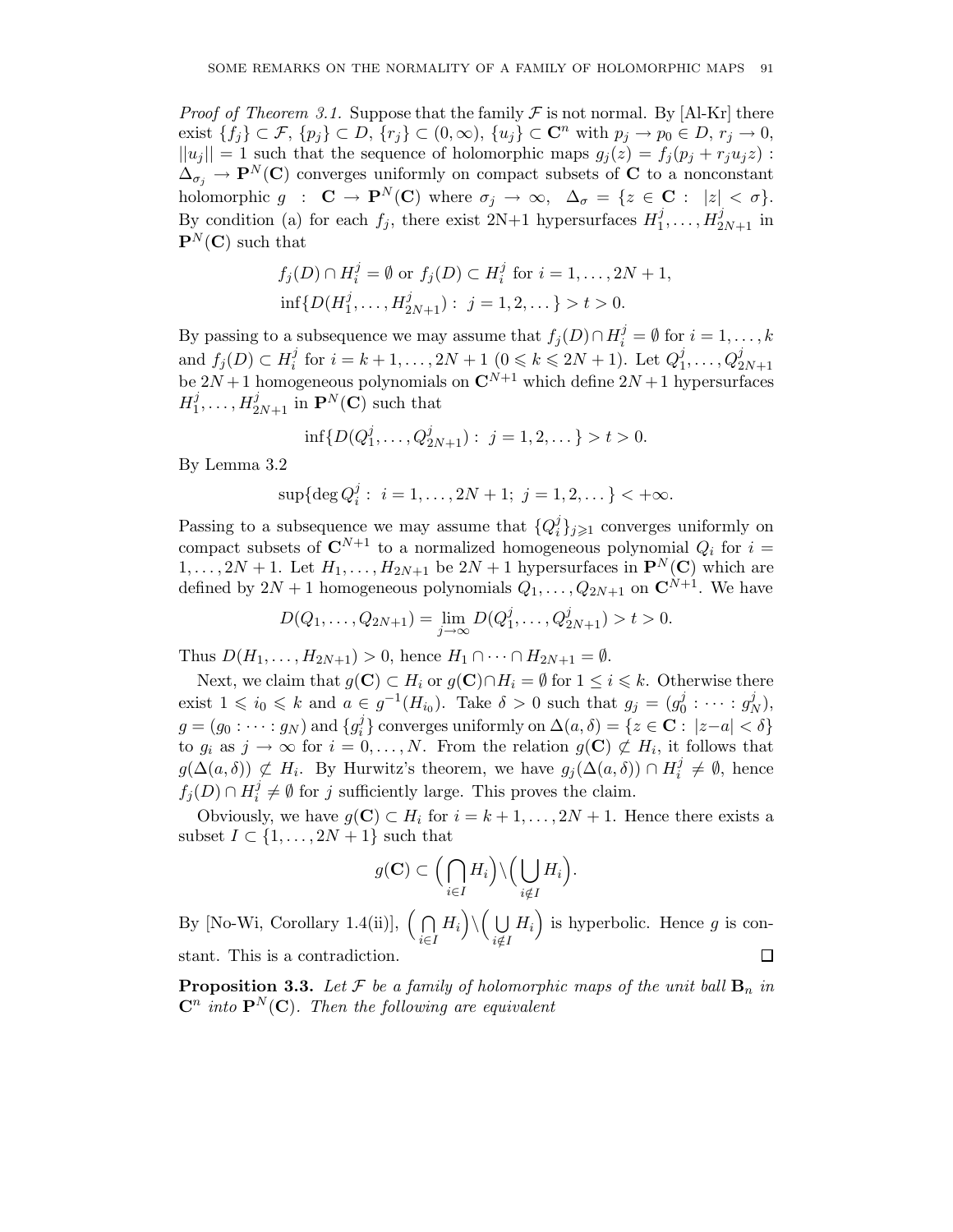(i)  $\mathcal{F}|_{\ell}$  is uniformly Montel at  $0 \in \mathbf{B}_n$  for every complex line  $\ell$  through the origin.

- (ii)  $\mathcal{F}|_{\ell}$  is normal at  $0 \in \mathbf{B}_n$  for every complex line  $\ell$  through the origin.
- (iii) F is normal at  $0 \in \mathbf{B}_n$ .
- (iv)  $\mathcal F$  is uniformly Montel at  $0 \in \mathbf{B}_n$ .

*Proof.* (i)  $\Rightarrow$  (ii) and (iv)  $\Rightarrow$  (iii) follow from Theorem A.

(ii)  $\Rightarrow$  (i) and (iii)  $\Rightarrow$  (iv) follow from [Tu, Theorem 4].

(ii)  $\Rightarrow$  (iii) Conversely, assume that  $\mathcal{F}|\ell$  is normal at point  $0 \in \mathbf{B}_n$  for every complex line  $\ell$  through the origin. Given a sequence  ${f_i} \subset \mathcal{F}$ . We prove that there exists a subsequence of  $\{f_j\}$  such that it converges uniformly on some neighbourhood of  $0 \in \mathbf{B}_n$ . Without loss of generality, we may assume that  $f_j(0) \to w^0 = (w_0^0 : \cdots : w_N^0)$  as  $j \to \infty$  with  $w_0^0 \neq 0$ . Write  $f_j = (h_0^j)$  $\frac{j}{0}$  :  $\cdots$  :  $h_I^j$  $\binom{J}{N}$ where  $h_0^j$  $\mathbf{B}_0^j, \ldots, \mathbf{h}_N^j$  are holomorphic functions on  $\mathbf{B}_n$  with  $\{z \in \mathbf{B}_n : h_0^j\}$  $0_0^{\jmath}(z) = ... =$  $h^j_{\scriptscriptstyle I}$  $\mathcal{L}_N^{\jmath}(z) = 0$  =  $\emptyset$  for  $j \geqslant 1$ . Put

$$
W = \{w = (w_0 : \dots : w_N) \in \mathbf{P}^N(\mathbf{C}) : z_0 \neq 0\}.
$$

Then W is a neighbourhood of  $w^0$  which is biholomorphic to  $\mathbb{C}^N$ . We show that exist  $r > 0$ , and j<sub>0</sub> such that  $f_j(\mathbf{B}(0,r)) \subset W$  for  $j \geq j_0$  where

$$
\mathbf{B}(0,r) = \{ z \in \mathbf{C}^n : ||z|| < r \}.
$$

Indeed, in the converse case, by passing to a subsequence we can find a sequence  $\{z_j\}$  such that  $\{z_j\} \to 0$ , and  $f_j(z_j) \notin W$  ( $h_0^j$  $j_0^j(z_j) = 0$  for  $j \geqslant 1$ . For each  $j \geqslant 1$ , put  $V_j = \{z \in \mathbf{B}_n : h_0^j\}$  $\mathcal{O}_0(z) = 0$ . Then  $0 \notin V_j$  for j sufficiently large because  $f_j(0) \to w^0 \in W$ . On the other hand, since  $z_j \in V_j$  then  $\lim_{j \to \infty} \text{dist}(V_j, 0) = 0$ .

Proposition 6.1(b) in [Al] implies that there exists a complex line  $\ell$  through  $0 \in B_n$  such that  $\lim_{j \to \infty} \text{dist}(V_j \cap \ell, 0) = 0$ . By passing to a subsequence we can find  $\{z'_j\}$  such that  $z'_j \to 0$  and  $z'_j \in V_j \cap \ell$ . It follows that  $f_j(z'_j) \notin W$  for  $j \geq 1$ . This is impossible because by passing to a sequence we may assume that  $f_i |_{\ell}$ is convergent on a neighbourhood of  $0 \in B_n \cap \ell$ . Hence,  $f_i(\mathbf{B}(0,r)) \subset W$  for j sufficiently large. By Proposition 6.2(b) in [Al] we complete the proof of the theorem.  $\Box$ 

By a result of Nochka [No] and the heuristic principle, Tu proved a criterion on the normality of a family of holomorphic maps into  $\mathbf{P}^{N}(\mathbf{C})$  (Theorem A). However we note that this criterion can be formulated in a more general form as follows.

**Proposition 3.4.** Let  $\mathcal F$  be a family of holomorphic maps of a domain D in  $\mathbb C^n$ into  $\mathbf{P}^{N}(\mathbf{C})$ . Suppose that for each  $f \in \mathcal{F}$ , there exist  $q(f) \geq 2N+1$  hyperplanes  $H_1(f), \ldots, H_{q(f)}(f)$  in  $\mathbf{P}^N(\mathbf{C})$  and  $m_1(f), \ldots, m_{q(f)}(f)$  such that f intersects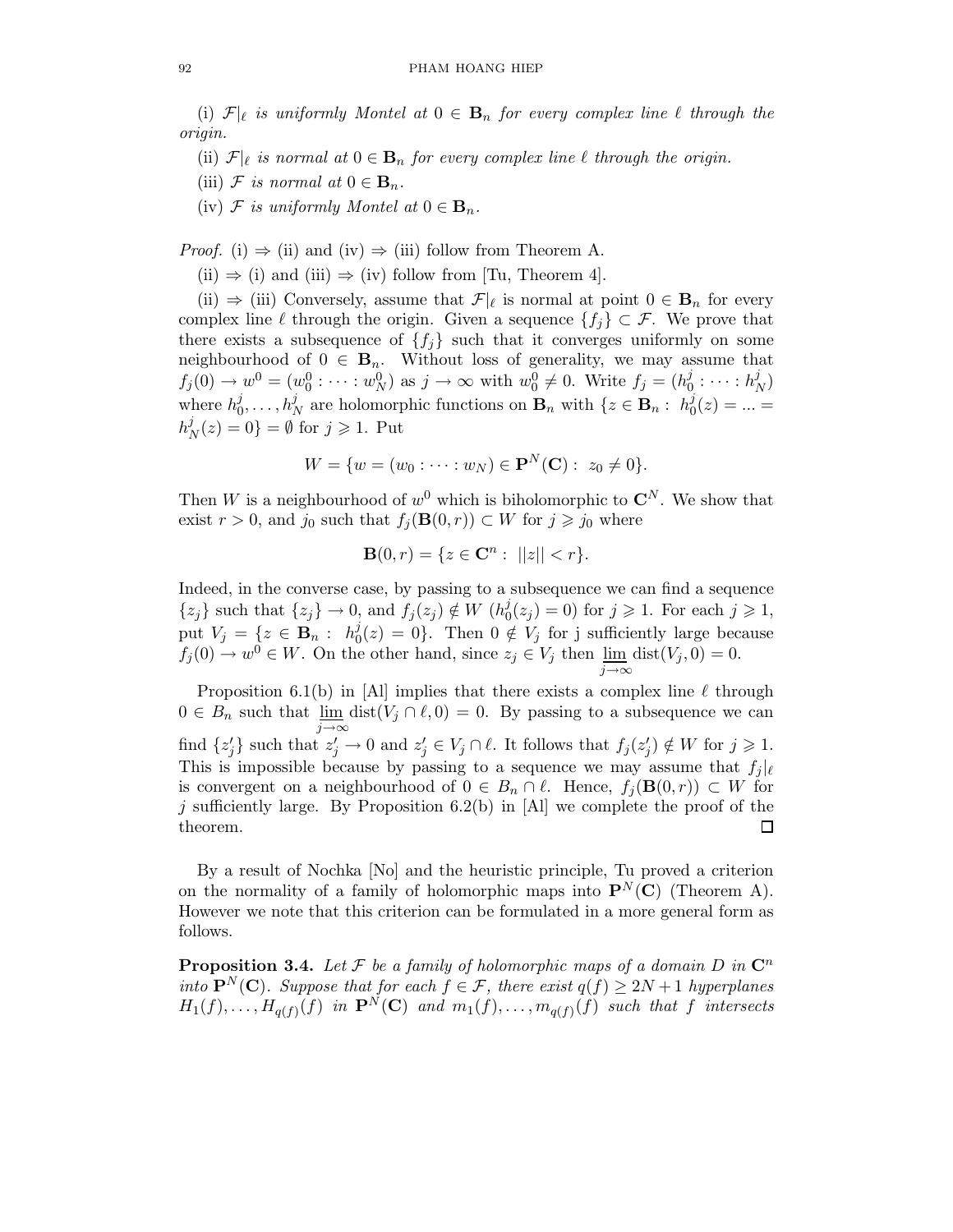$H_i(f)$  with multiplicity at least  $m_i(f)$   $(j = 1, \ldots, q(f))$  satisfying

$$
\sum_{j=1}^{q(f)} \left(1 - \frac{N}{m_j(f)}\right) > N+1
$$

and

$$
\inf\{D(H_1(f),\ldots,H_{q(f)}(f)):\ f\in\mathcal{F}\} > 0.
$$

Then  $F$  is a normal family on  $D$ .

*Proof.* Without loss of generality we may assume that  $m_1(f) \geqslant \cdots \geqslant m_{q(f)}(f)$ . Put  $q_0 = (N + 1)^2 + 1$ . First we note that, if  $q(f) \geq q_0$ , then

$$
\sum_{j=1}^{q_0} \left( 1 - \frac{N}{m_j(f)} \right) > N + 1.
$$

Indeed, put

$$
I(f) = \{ 1 \leq j \leq q(f) : m_j(f) \geq N + 1 \}.
$$

Then

$$
\sum_{j=1}^{q_0} \left( 1 - \frac{N}{m_j(f)} \right) \geqslant \sum_{j=1}^{q_0} \left( 1 - \frac{N}{N+1} \right) = \frac{q_0}{N+1} > N+1
$$

if card  $I(f) \geqslant q_0$  and

$$
\sum_{j=1}^{q_0} \left(1 - \frac{N}{m_j(f)}\right) \ge \sum_{j=1}^{q(f)} \left(1 - \frac{N}{m_j(f)}\right) > N+1
$$

if card  $I(f) < q_0$ . Thus, since

$$
D(H_1(f),...,H_{q_0}(f)) \geq D(H_1(f),...,H_{q(f)}(f)),
$$

we may always assume that  $2N + 1 \leq q \leq q_0$ . Suppose that the family  $\mathcal F$  is not normal. Then we can find  $\{f_j\} \subset \mathcal{F}, \{p_j\} \subset D, \{r_j\} \subset (0,\infty), \{u_j\} \subset \mathbb{C}^n$  with  $p_j \to p_0 \in D$ ,  $r_j \to 0$ ,  $||u_j|| = 1$  such that the sequence of holomorphic maps  $g_j$ as in Theorem 2.2 converges uniformly on compact subsets of  $C$  to a nonconstant holomorphic  $g: \mathbf{C} \to \mathbf{P}^N(\mathbf{C})$ . By passing to a subsequence we may assume that  $q(f_j) = q_1$  with  $2N + 1 \leqslant q_1 \leqslant q_0$  for  $j \geqslant 1$  and  $\{m_k^j = m_k(f_j)\}_{j \geqslant 1}$  are increasing sequences for  $k = 1, ..., q_1$ . Obviously, we may assume that  $m_k^j = m_k$ for every  $k = 1, \ldots, q_1$ . Then, by the proof of Theorem 3.1, g is constant. This is a contradiction.  $\Box$ 

### **ACKNOWLEDGMENTS**

The author wishes to thank Professor Nguyen Van Khue for suggesting the problems considered in this paper.